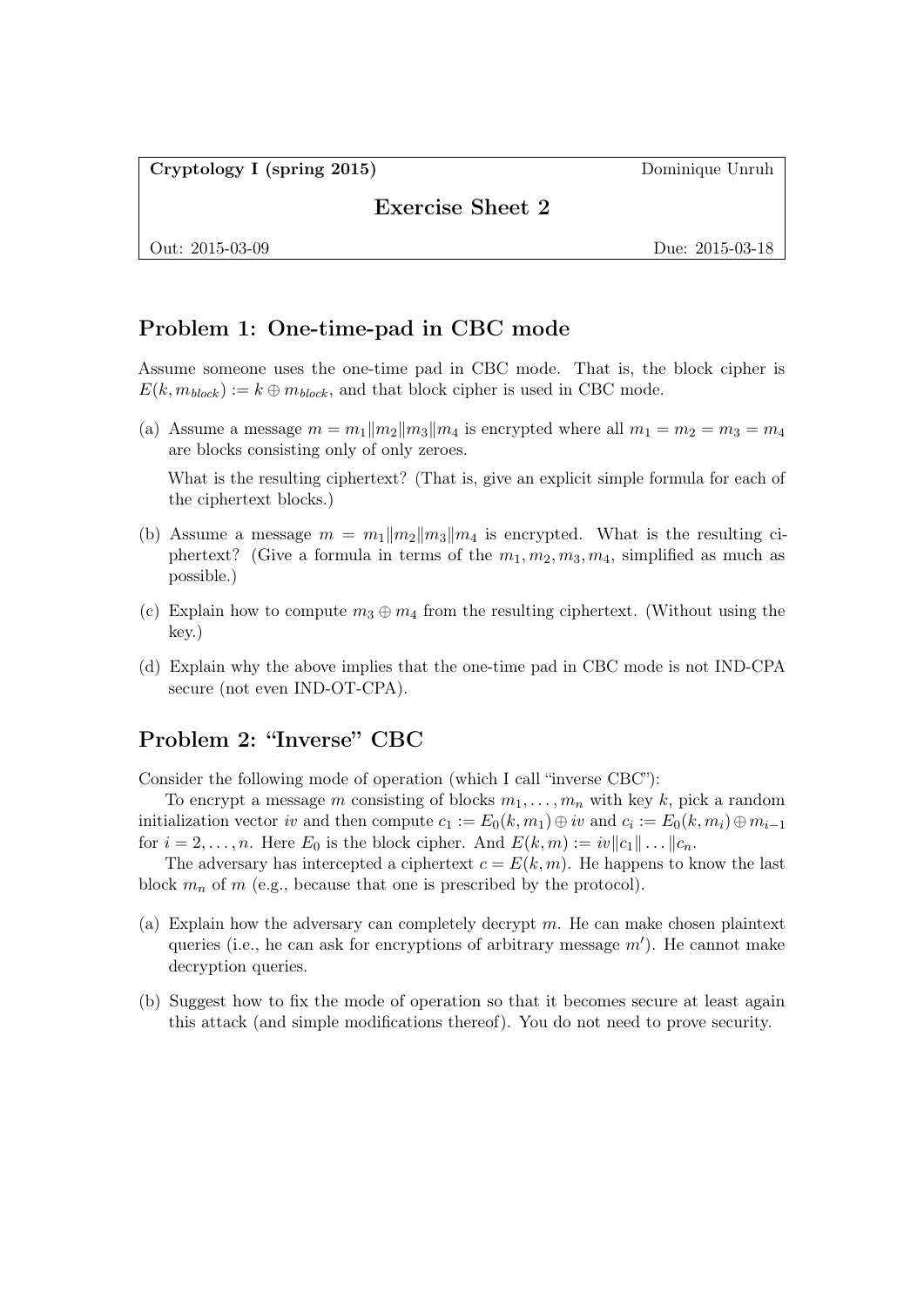### Problem 3: Security definitions

Your task is to write a security definition in Python (or another language, but we provide a template in Python). We illustrate this by writing the security definition of PRGs in Python:

```
#!/usr/bin/python
# For simplicity, we fix domain and range of PRGs here:
# The domain is the set of 32-bit integers
# The random is the set of ten-element lists of 32-bit integers
# (equivalent to 320-bit integers)
import random
# A very bad pseudo-random generator
# Seed is supposed to be a 32-bit integer
# Output is a ten element list of 32-bit integers
def G(seed):
    return [4267243**i*seed % 2**32 for i in range(1,11)]
# The game: it gets a prg and an adversary as arguments
def prg_game(G,adv):
    b = \text{random.random}(0,1) # Random bit
    seed = random.randint(0,2**32-1) # Random seed
    rand = [random.random(0,2**32-1) for i in range(10)] # Truly random output
    if b == 0: bady = adv(G(seed))
    else: badv = adv(rand)return b==badv
def adv(rand):
    if rand[1]==4267243*rand[0] % 2**32: return 0
    else: return 1
def test_prg(G,adv):
    num\_true = 0num\_tries = 100000for i in range(num_tries):
        if prg<sub>g</sub>ame(G,adv): num<sub>true</sub> += 1ratio = float(num_true)/num_tries
    print ratio
# An output near 0.5 means no attack
# An output neat 0.0 or 1.0 means a successful attack
```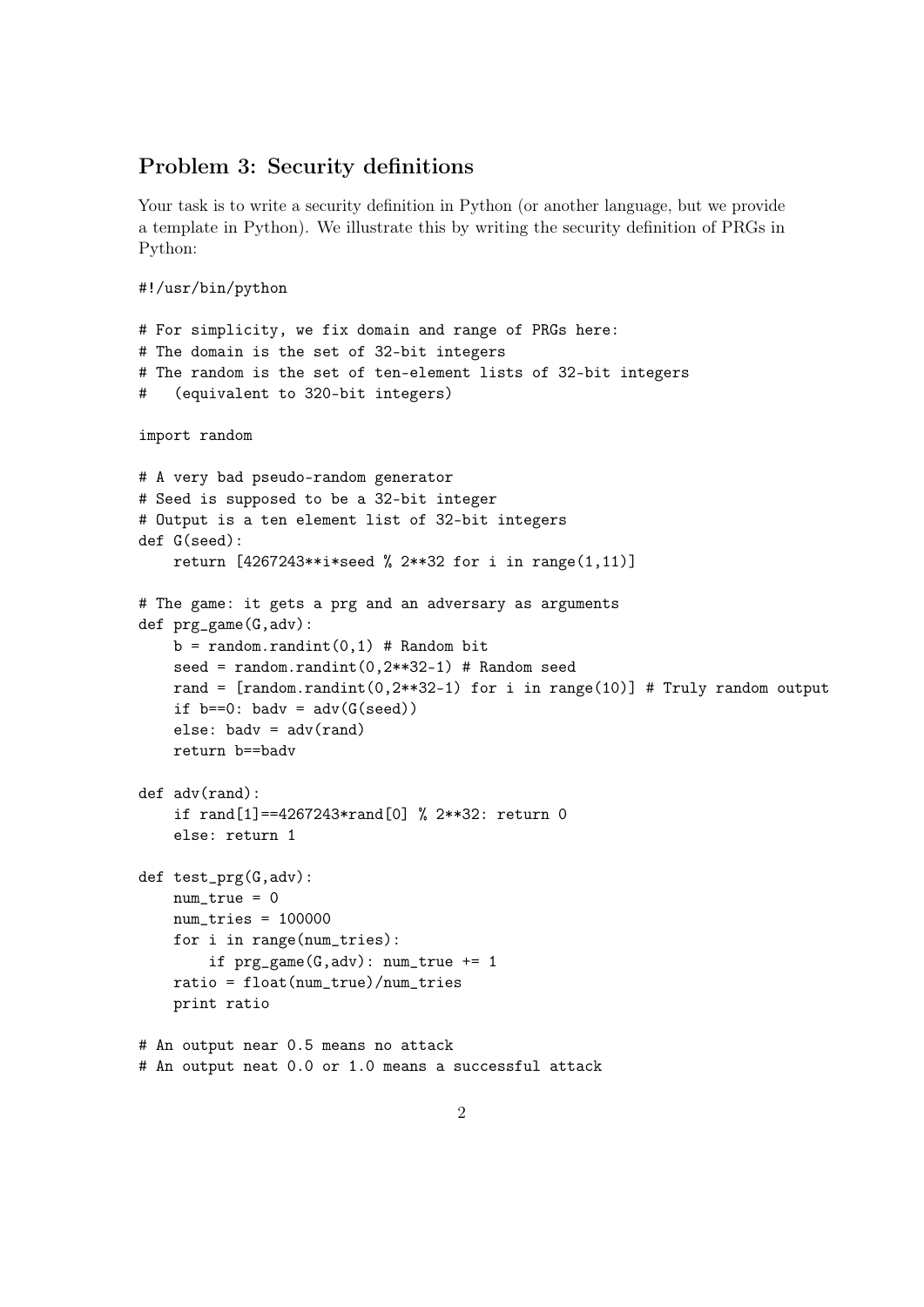#### test\_prg(G,adv)

Here G is an implementation of a pseudo-random generator (a rather bad one). And prg\_game is a function that implements the game from the security definition of PRGs. That is, it takes a PRG G, and an adversary adv, and calls adv either with randomness or the output of G. If the adversary guesses correctly which of the two was the case, prg\_game returns True, else False.

The function test\_prg tries out whether a given adversary is successful or not by counting how often he guesses right. (Of course, this does not replace a proof: a statistic does not give certainty, and also we cannot know whether other adversaries are successful. But it illustrates the use of the security definition.)

We have also written an example adversary adv that breaks the PRG G. For simplicity, let both the message and the key space consist of 32-bit integers.

### Your task:

- (a) Write the security definition for IND-OT-CPA as a Python program. (Recall, in IND-OT-CPA, the adversary is called twice, so you will need two functions adv1 and adv2. Also pay attention to the following: the adversary should not be allowed to output messages that are not in the message space.)
- (b) Write an adversary that breaks the encryption scheme enc defined in the source code below. (This adversary should have a success probability, as measured by test\_indotcpa of at least 0.95.)
- (c) [Bonus points] Write the definition of IND-CPA. (For this, note that in Python, you can define functions within the body of other functions, and pass such functions are arguments to other functions. This is very convenient for implementing oracles.)

Here is a template for your solution. You need to fill in code where there are ???.

#### #!/usr/bin/python

```
# For simplicity, the message space and the key space consists of 32-bit integers
# And the ciphertext space of integers (possibly longer)
```
import random

# A bad encryption scheme def enc(key,msg): return key\*msg

```
# The IND-OT-CPA game
def indotcpa_game(enc,adv1,adv2):
    ???
```
# The adversary breaking the above encryption scheme

```
# (Consisting of two functions, since the adversary is invoked twice by the game)
```